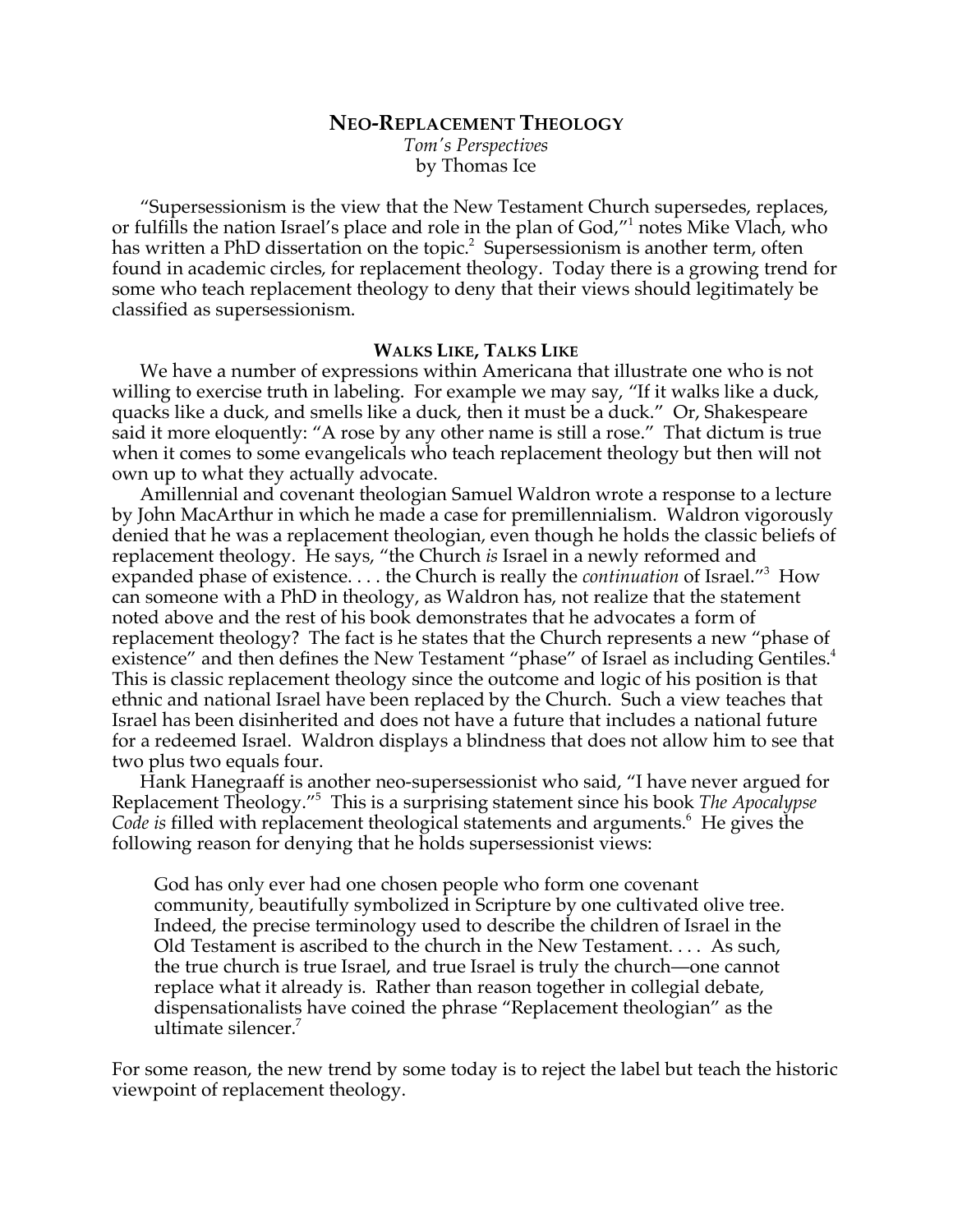### **REPLACEMENT REASONS**

Hanegraaff errs in thinking that replacement theology is something invented by dispensationalists by which they might name-call those who disagree with them. "While it is true that Israel occupies an important place in dispensational theology, it is also true that reflection concerning the place of Israel in God's plan predates this school of thought by many centuries,"<sup>8</sup> notes Ronald Diprose. While noting that an early form of replacement theology began in the second century with Justin Martyr, Diprose describes it as consisting of the belief that "Israel has been repudiated by God and has been replaced by the Church in the working out of his plan. A variation of this idea is that true Israel always has been the Church,"<sup>9</sup> which is the view expressed by Waldron and Hanegraaff throughout *The Apocalypse Code* (*AC*).10

Mike Vlach, in his Ph.D. dissertation on the subject, describes both the method of replacement theology and the theology or outcome it produces. "In the realm of hermeneutics, supersessionists argue that: (1) the New Testament has interpretive priority over the Old Testament; (2) national Israel functioned as a type of the New Testament church; and (3) the New Testament indicates that Old Testament prophecies regarding national Israel are being fulfilled with the church."<sup>11</sup>

It is obvious that Hanegraaff has adopted the hermeneutics or method, and then the conclusions of replacement theology.

That the New Testament has interpretive priority over the Old is seen throughout *AC* as Hanegraaff dismisses Old Testament prophecy that has never been fulfilled for Israel by subsuming it into a supposed New Testament fulfillment. For example, by characterizing Israel in the Old Testament as "the prostituted bride" who is replaced in the New Testament by "the purified bride," which is the church, Hanegraaff reinterprets the Old in light of the New.<sup>12</sup> After comparing a number of Old Testament characters with Jesus of the New Testament (for example, Joshua and Jesus), Hanegraaff says, "In each case, the lesser is fulfilled and rendered obsolete by the greater."<sup>13</sup> I agree that the New Testament often notes God's progress in revelation by noting Christ's fulfillment of the Old, but nowhere does the New indicate that Old Testament promises to ethnic Israel are superceded by Christ's work. Instead, Christ is the basis for the fulfillment of Old Testament promises. Hanegraaff says, the "old covenant shadows find their final consummation in the person and work of Jesus Christ."14 It is not an either/or situation; it is best to see the relationship between the testaments as a both/and.

Vlach's second methodological point is that advocates of replacement theology see national Israel as a type of the New Testament church. "Jerusalem symbolized all that Israel was to be.... Jerusalem is typological of the greater purposes of  $God,"<sup>15</sup> declares$ Hanegraaff. He speaks of Paul illustrating a "typologically heightened fulfillment... that all who fixate on an earthly Jerusalem with a rebuilt temple and reinstituted temple sacrifices are in slavery to types and shadows."<sup>16</sup> Hanegraaff speaks of "the typological fulfillment of the temple and the rest of the old covenant."<sup>17</sup> His views are summarized as follows: "The New Testament's typological interpretation of the Old Testament thus stands as the ultimate corrective to Zionist zeal."18

The third point, that the Old Testament promises to Israel are fulfilled with the church is also evident in Hanegraaff. He says, "the land promises are fully and finally fulfilled in the final future through Jesus. . . . the promise is typologically fulfilled in the in the Lord."19 Again he says, "Peter uses the very language once reserved for national Israel and applies it to spiritual Israel."20 "Furthermore, the land promises are fulfilled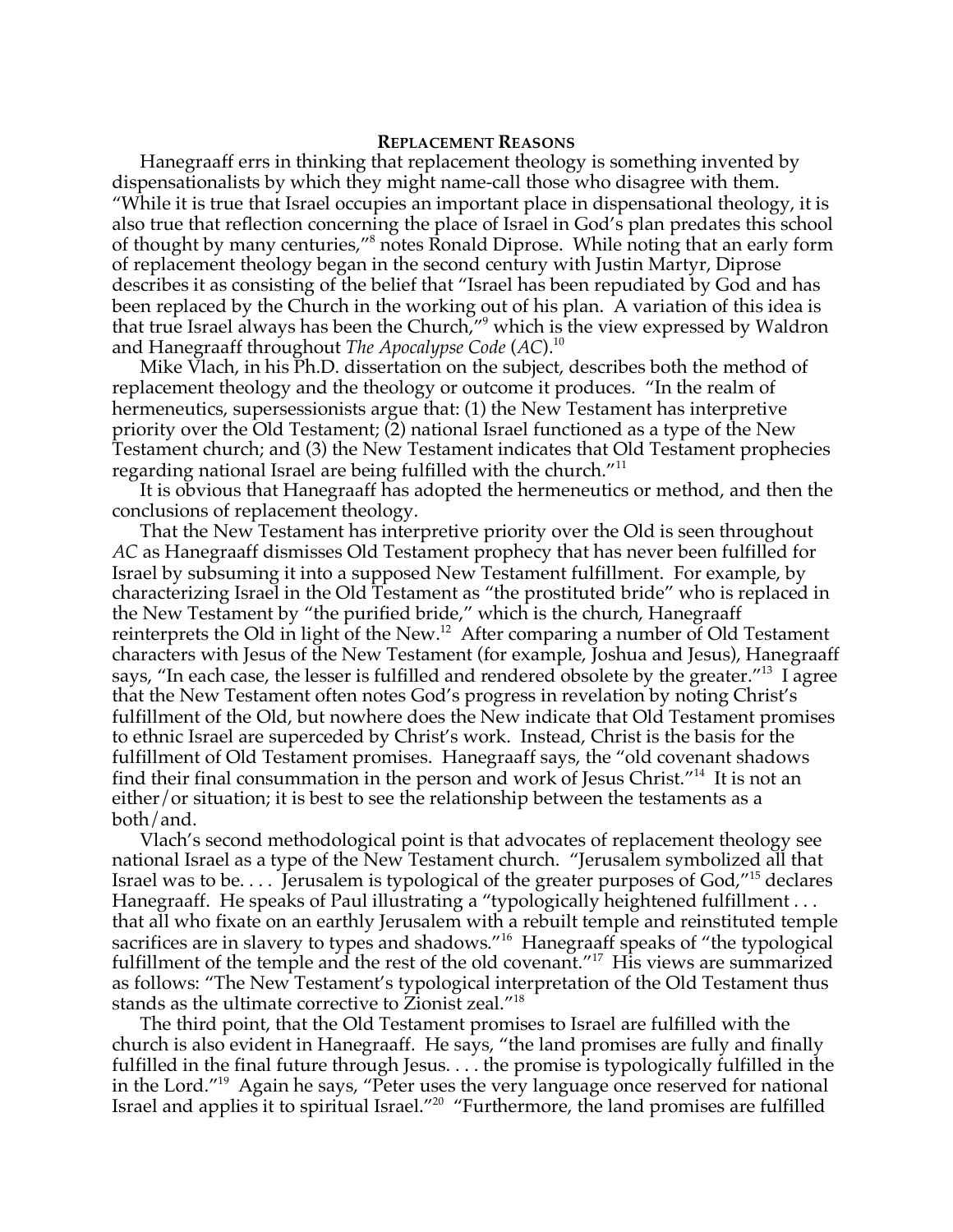in the far future through Jesus who provides true Israel with permanent rest from their wanderings in sin."<sup>21</sup> Hanegraaff uses the term "true Israel" as a reference to the church.

Vlach also describes the theological arguments that supersessionists construct as follows: "(1) the New Testament teaches the permanent rejection of national Israel as the people of God; (2) application of 'Israel' language to the church shows that the church is now the true Israel; (3) salvific unity between Jews and Gentiles rules out a restoration of national Israel; and (4) fulfillment of the new covenant with the church shows that the church is now the true Israel."<sup>22</sup> Cleary Hanegraaff and Waldron hold to these theological beliefs.

#### **CONCLUSION**

Hanegraaff even uses the term "superseded" in the following statement: "History, like the New Testament, reveals that the Holy City—turned harlot city—is superseded by the holy Christ. Jesus is the antitype who fulfills all of the typology vested in Jerusalem."23 Hanegraaff says that Genesis 12:3, which I take to include ethnic Israel, refers instead "to true Israel, which consists of every person who through faith has been adopted into the family of God."<sup>24</sup> When speaking of the land promises which have never yet been completely fulfilled, he insists that they are "fulfilled and rendered obsolete by the greater."<sup>25</sup> Such are classic replacement theology statements.

It is safe to conclude that in spite of their denials, Hanegraaff and Waldron are clearly advocates of replacement theology. Norm Geisler also understands that Hanegraaff's *AC* teaches replacement theology when he notes the following: "In general *The Code* repeatedly takes the Old Testament promises to Jews out of their original context by replacing Israel with the New Testament church. The 'Replacement Theology' is a classic example of taking texts out of their context."<sup>26</sup> Even though they vigorously reject the label, both Hanegraaff, Waldron and others today have some form of replacement theology, whether they will admit it or not. Maranatha!

# **ENDNOTES**

 $\frac{1}{1}$ <sup>1</sup> Michael J. Vlach, "12 Reasons Why Supersessionism/Replacement Theology Is

Not a Biblical Doctrine," www.theologicalstudies.org/page/page/4425336.htm.

<sup>&</sup>lt;sup>2</sup> Michael J. Vlach, "The Church as a Replacement of Israel: An Analysis of Supersessionism," PhD Dissertation, Southeastern Baptist Theological Seminary, May 2004.

<sup>3</sup> Samuel E. Waldron, *MacArthur's Millennial Manifesto: A Friendly Response* (Owensboro, KY: Reformed Baptist Academic Press, 2008), p. 7. [emphasis original]

<sup>&</sup>lt;sup>4</sup> Waldron*, Manifesto,* pp. 35–55.<br><sup>5</sup> Hank Hanograaff, "Bosponse t

Hank Hanegraaff, "Response to *National Liberty Journal* article on *The Apocalypse Code,*

www.equip.org/site/apps/nl/content2.asp?c=muI1LaMNJrE&b=2616123&ct=3839317.

<sup>6</sup> Hank Hanegraaff, *The Apocalypse Code: Find Out What the Bible Really Says About The End Times and Why It Matters Today* (Nashville: Thomas Nelson, 2007). For a book-length rebuttal of Hanegraaff's book see Mark Hitchcock and Thomas Ice, *Breaking The Apocalypse Code: Setting The Record Straight About The End Times* (Costa Mesa, CA: The Word For Today).

<sup>&</sup>lt;sup>7</sup> Hanegraaff, "Response."

Ronald E. Diprose, *Israel In The Development of Christian Thought* (Rome: Instituto Biblico Evangelico Italiano, 2000), p. 3.

<sup>&</sup>lt;sup>9</sup> Diprose, Israel, p. 31. [emphasis original]

<sup>&</sup>lt;sup>10</sup> Hanegraaff calls the church the "true Israel" (p. 116, 124, 127, 180, 199, 200) or "spiritual Israel" (p. 221) a number of times in *AC*.<br><sup>11</sup> Vlach, "Replacement of Israel," p. xvii.